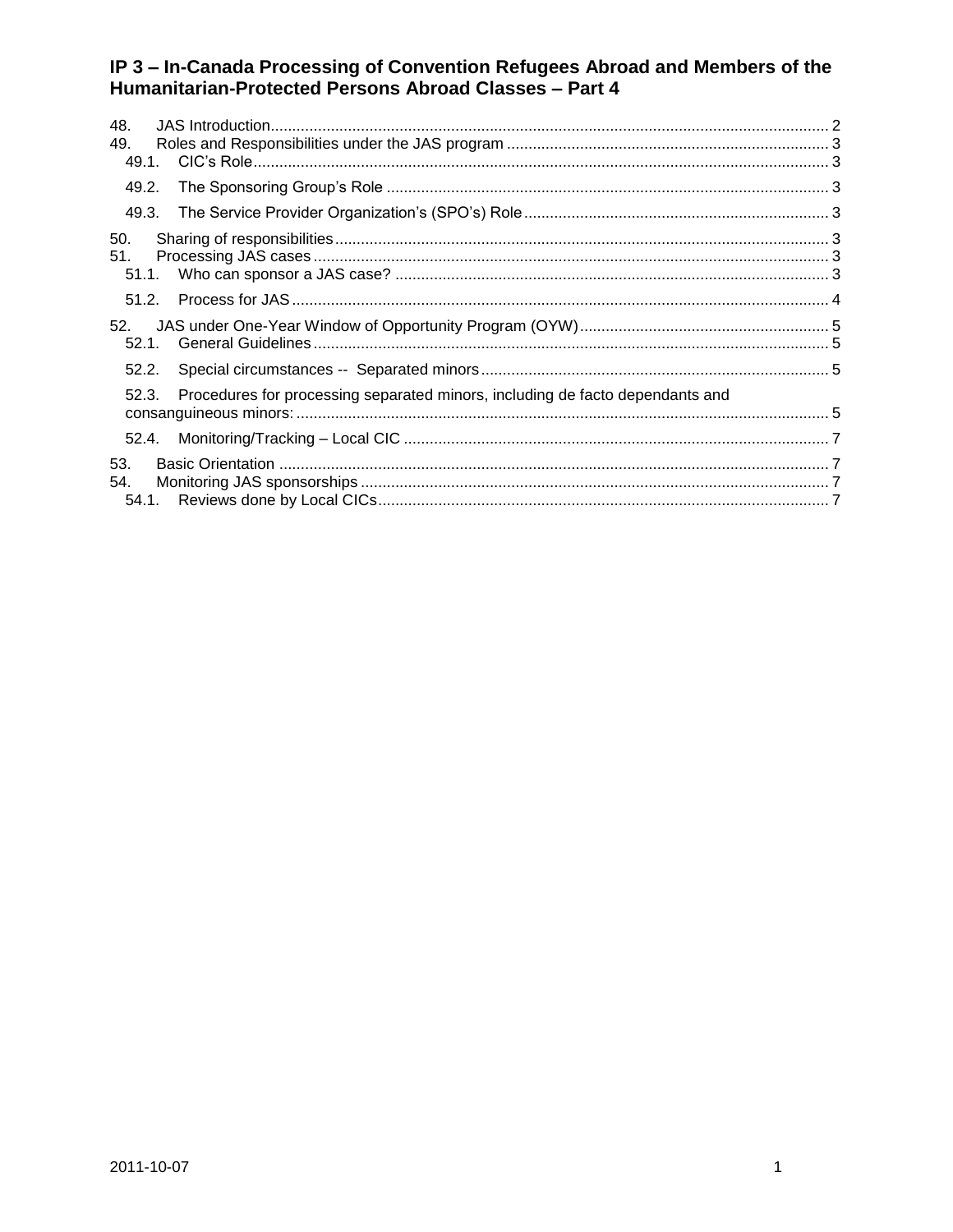# **Updates to chapter**

# **Listing by date:**

**Date: 2011-10-07**

Parts 1, 2, 3 and 4 have been amended to remove all references to Source Country Class.

#### **Date: 2010-04-30**

Part 4 of chapter IP 3 has been completely revised and expanded. Previous versions of this chapter should be deleted.

# <span id="page-1-0"></span>**1. JAS Introduction**

Joint Assistance Sponsorship (JAS) refers to a joint undertaking by the sponsoring group and Citizenship and Immigration Canada to sponsor a refugee(s) requiring special assistance and who would benefit from government assistance combined with the additional support of a sponsor.

The JAS program enables Sponsorship Agreement Holders (SAHs) and their Constituent Groups (CGs) to partner with the Government of Canada in the resettlement of refugees who are identified as having special needs, as outlined below.

**Note:** Groups of Five and Community Sponsors are not eligible to participate in Joint Assistance Sponsorships.

Visa offices identify which cases require a JAS. The sponsoring groups do not designate JAS cases.

Often, JAS cases require more than the standard 12 months of government-funded income support to establish successfully in Canada. Consequently, these refugees are matched with a private sponsor, in addition to receiving resettlement services and income support from the Resettlement Assistance Program (RAP). Under the JAS program, this combination of government assistance and private sponsorship is generally offered for up to 24 months. In exceptional cases, the private sponsorship component can be extended to 36 months.

JAS cases do not require that sponsoring groups have the same financial capacity as regular private sponsorship cases; however, these cases often require considerable dedication in terms of time and effort in helping the clients get established.

In order to be eligible for a JAS, the refugee:

- must be a member of the Convention Refugees Abroad Class or the Country of Asylum Class;
- must have a greater need of settlement assistance than other Government Assisted Refugees (GARs) because of exceptional resettlement needs such as one or more of the following:
	- physical or mental disability which could require treatment in Canada;
	- unusual family configuration such as single-parent families with several young children or families consisting only of siblings, one or more of whom has assumed parental responsibilities;
	- ◆ separated minors;
	- elderly persons;
	- other special needs identified by the visa office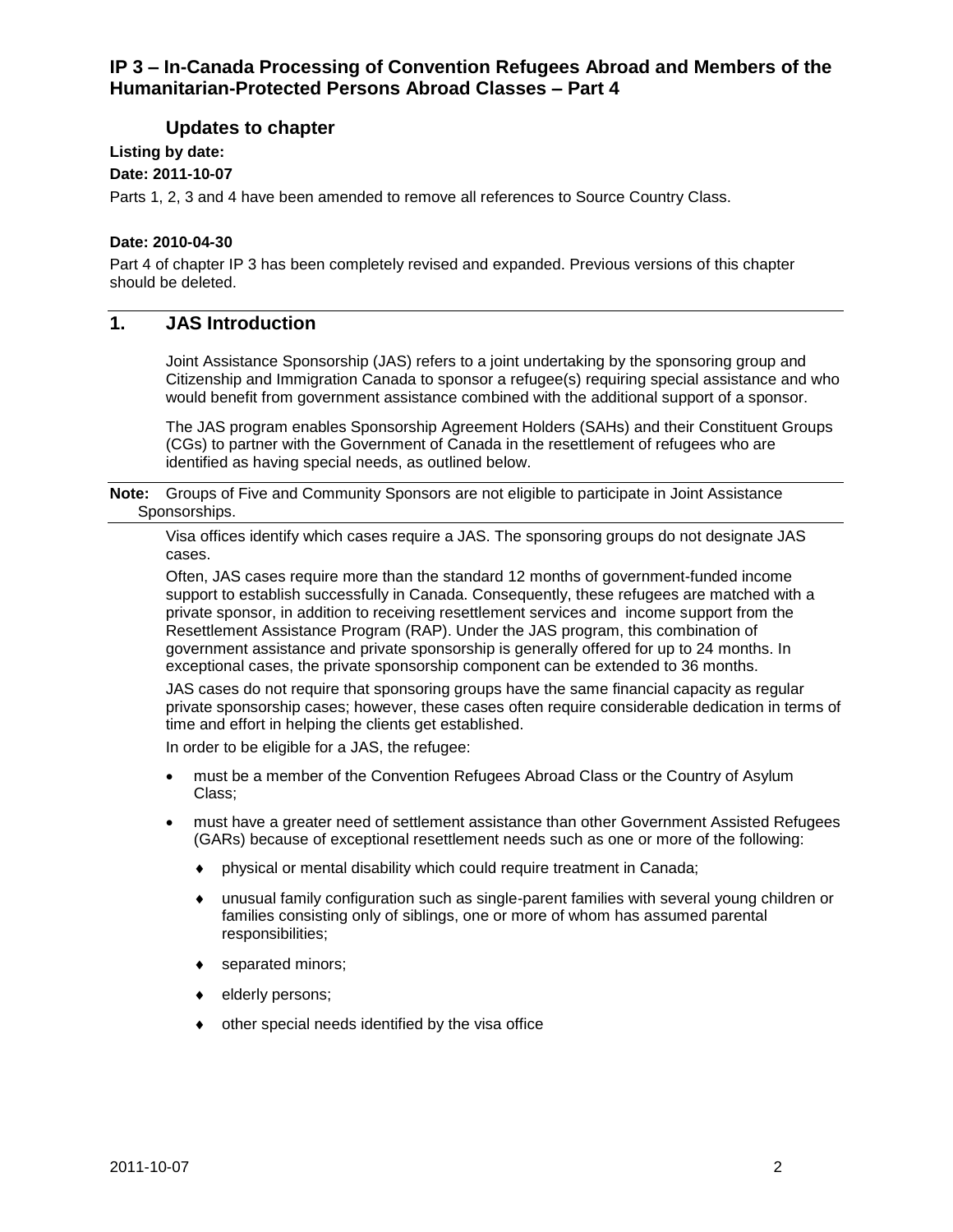# <span id="page-2-0"></span>**2. Roles and Responsibilities under the JAS program**

# <span id="page-2-1"></span>**2.1. CIC's Role**

CIC's role is to provide JAS refugees with similar assistance as that which is provided to GARs under the Resettlement Assistance Program (RAP), including income support and access to government-funded resettlement services if required. For more information on RAP, refer to IP3 – Part 2 – Resettlement Assistance Program.

# <span id="page-2-2"></span>**2.2. The Sponsoring Group's Role**

The sponsor's role is to provide the same type of orientation, settlement assistance and emotional support as they would provide to a privately sponsored refugee (PSR). Since these are special needs cases they usually require added sponsor support in terms of time and effort in helping the clients get established. JAS clients are eligible to receive the same orientation and resettlement services as GARs. These services are provided by Service Provider Organizations (SPOs). Sponsors are encouraged to attend orientation sessions with the JAS clients to maximize their contact with the refugees during their first crucial days and to familiarize themselves with what information the refugees are receiving.

# <span id="page-2-3"></span>**2.3. The Service Provider Organization's (SPO's) Role**

The SPO's role is to provide immediate and essential resettlement services to the JAS clients as required. Services may include: ensuring temporary accommodation is provided, ensuring arrangements are in place for newcomers to get from the point of final destination (e.g. airport) to their temporary accommodation, linking newcomers to mandatory federal and provincial programs, orienting newcomers to income support by ensuring they understand their financial responsibilities, providing basic orientation specific to their immediate needs, and assisting newcomers to access settlement and broader-based services.

# <span id="page-2-4"></span>**3. Sharing of responsibilities**

It is recognized that the sharing of responsibilities, in particular between sponsors and SPO, could lead to some confusion. For that reason, it is strongly recommended that the CIC RAP officer make arrangements for a meeting between the sponsors and the SPO prior to the planned arrival of the JAS clients. If there are family members already in the community who plan to be involved with the JAS clients' resettlement, they may be invited to attend the meeting. The purpose of the meeting is to clearly outline the roles and responsibilities of all partners and to determine which responsibilities will be handled by which partner. The CIC RAP officer should also attend the meeting.

**Annex D** – "*Checklist for Reception Arrangements on the Arrival and Resettlement of JAS Newcomers*" should be completed at this meeting and signed by all parties who will be involved in providing resettlement support. Copies should be given to all attendees.

After the clients arrive, if the CIC officer feels it is required, the final section of the Checklist – *JAS HOF Disclosure of Information* – can be completed and signed by the head of family (HOF). A copy of this section of the checklist should be retained by the RAP officer, and a copy given to the head of family.

# <span id="page-2-5"></span>**4. Processing JAS cases**

#### <span id="page-2-6"></span>**4.1. Who can sponsor a JAS case?**

Only SAHs and their CGs can sponsor JAS cases. In some cases, two SAHs can partner together to support a JAS case.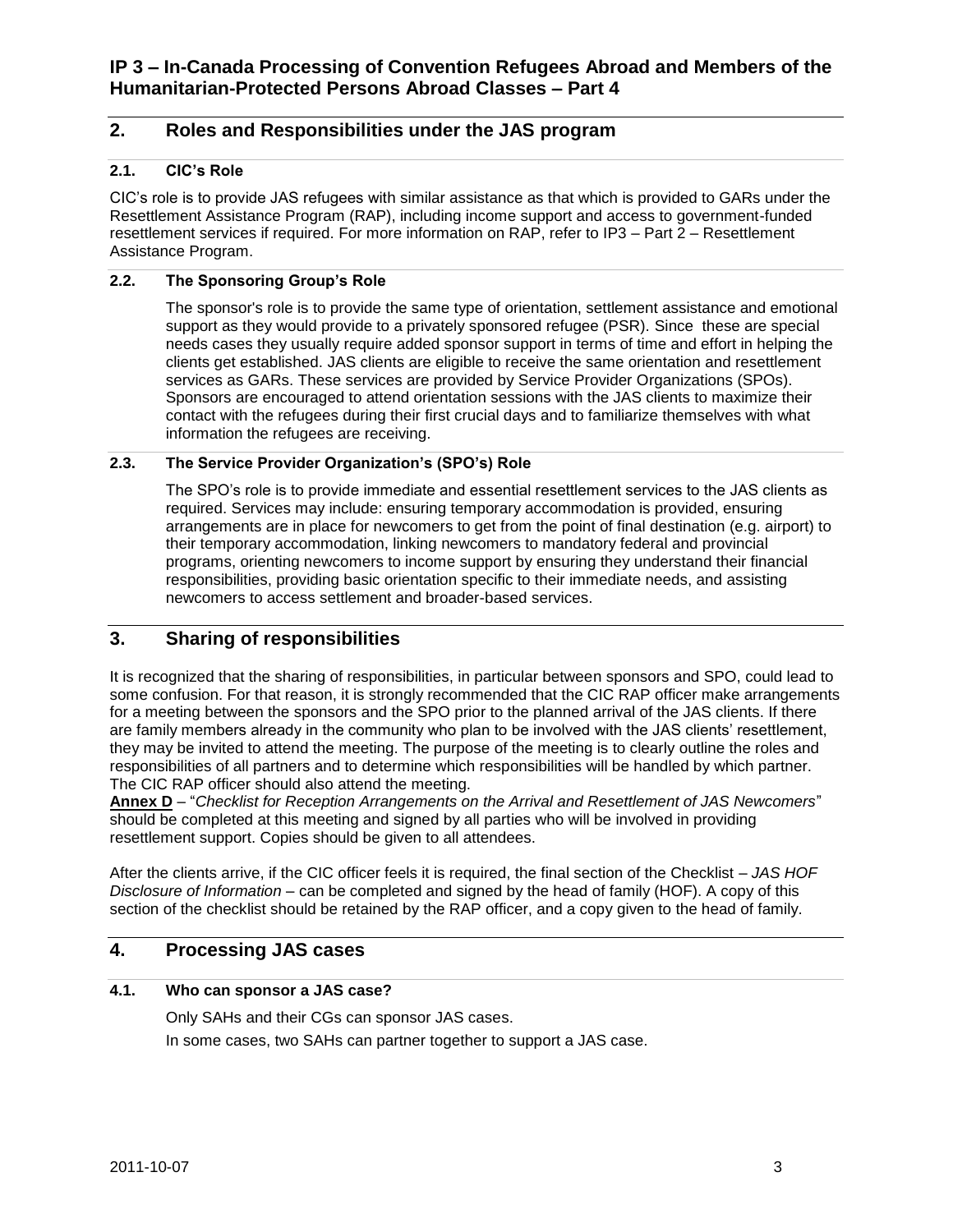

Citoyenneté et

# **IP 3**

In Canada Processing of Convention Refugees Abroad and Members of the Humanitarian Protected Persons Abroad Classes

Part 4 (Joint Assistance Sponsorship Program)

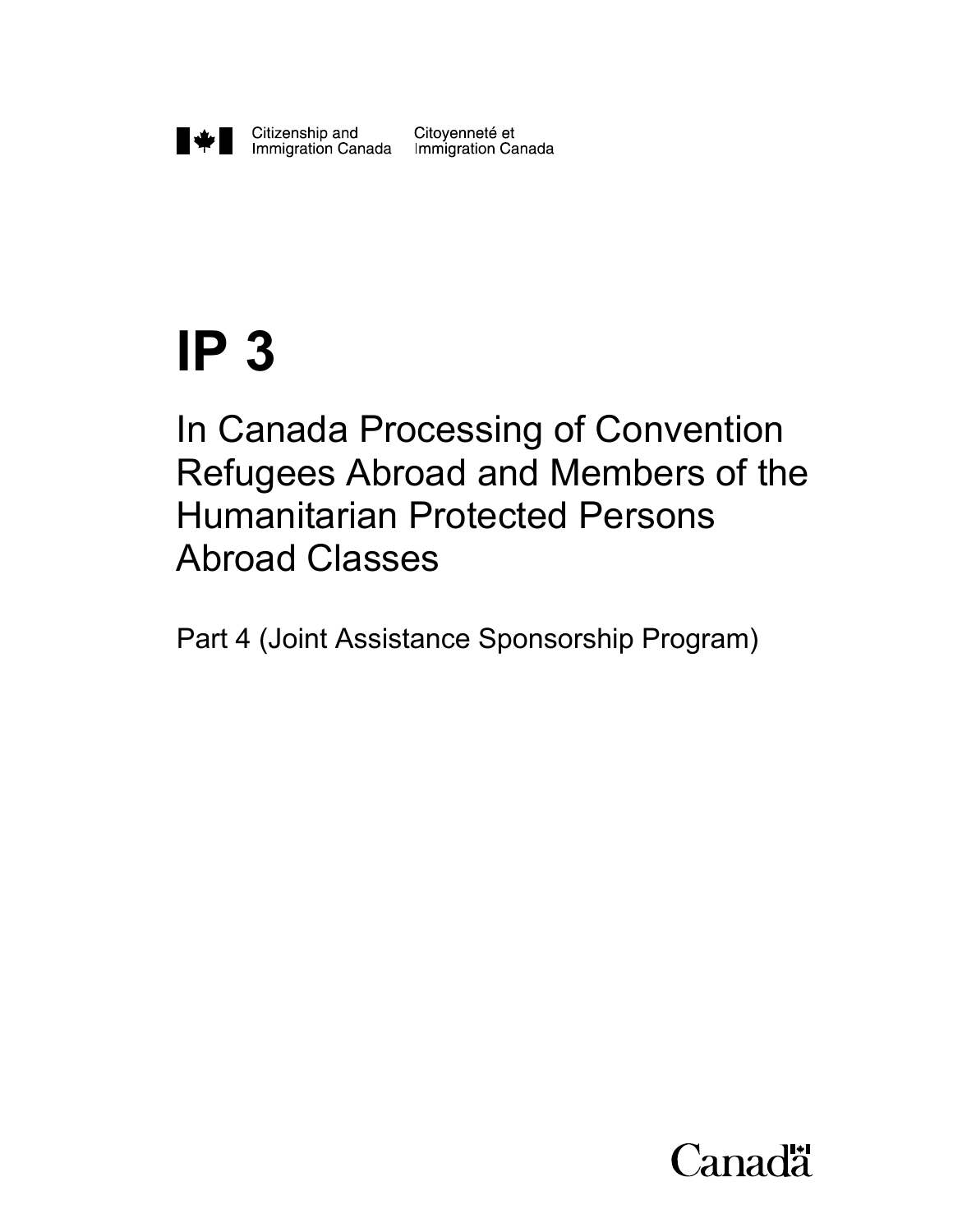# <span id="page-4-0"></span>**4.2. Process for JAS**

The following table describes the steps in processing JAS cases. For the overseas processes, please refer to OP 5.

| <b>Step</b>                   | <b>Action</b>                                                                                                                                                                                                                                             |
|-------------------------------|-----------------------------------------------------------------------------------------------------------------------------------------------------------------------------------------------------------------------------------------------------------|
| <b>Visa Office</b>            | The visa officer requests a sponsor by submitting a JAS Referral. For more<br>information please refer to OP5.                                                                                                                                            |
| $\mathbf{2}$                  | The Matching Centre (MC) will                                                                                                                                                                                                                             |
| <b>Matching Centre</b>        | review the request for a sponsor as well as information provided by the<br>٠<br>visa office and CAIPS notes on the case,                                                                                                                                  |
|                               | contact the visa office if information is missing or if clarification is required.<br>$\bullet$                                                                                                                                                           |
|                               | post a brief profile of the case on the JAS/VOR website:<br>$\bullet$<br>http://www.cic.gc.ca/jas-pac/index_e.aspx. This website is accessible only<br>to local CIC officers and to Sponsorship Agreement Holders (SAHs).                                 |
|                               | If additional settlement information is available, the profile on the website will<br>recommend that the sponsor contact either the local CIC office or the MC.                                                                                           |
|                               | The profile will be posted for a maximum of 6 months. In some cases, short-<br>term extensions may be given. If no sponsor has been found within the time<br>frame, the profile will be removed from the website and referred back to the<br>visa office. |
|                               | te: For Urgent Protection (UPP) cases the MC will send the profile directly to<br>local CICs, asking that a sponsor be found urgently and explaining why.<br>These cases will not be placed on the website, due to time constraints.                      |
| 3<br><b>Local CIC/sponsor</b> | The sponsoring group and community should be able to meet the needs of the<br>refugee(s) according to the profile. Some things to look for in a potential<br>sponsorship are:                                                                             |
|                               | Do(es) the refugee(s) have family in the area?                                                                                                                                                                                                            |
|                               | Is the refugee from an ethnic background that is already<br>$\bullet$<br>established in the community?                                                                                                                                                    |
|                               | Is there available housing to accommodate the family size?<br>$\bullet$                                                                                                                                                                                   |
|                               | Does the community have the proper supports such as medical<br>$\bullet$<br>facilities, trauma counselling, language training etc?                                                                                                                        |
|                               | Are there employment opportunities in the community?                                                                                                                                                                                                      |
|                               | And any other relevant information.                                                                                                                                                                                                                       |
|                               |                                                                                                                                                                                                                                                           |
| 4<br><b>Sponsor/local CIC</b> | Once the sponsoring group has decided to sponsor the case, they should<br>immediately contact the local CIC to confirm their commitment to submit an                                                                                                      |
|                               | undertaking to sponsor.                                                                                                                                                                                                                                   |
|                               | The local CIC will contact the MC so that the profile can be removed from the<br>web site.                                                                                                                                                                |
|                               | The local CIC will then provide the pertinent tombstone data to the sponsoring<br>group (i.e. names, DOB, etc.) so that the appropriate sponsorship undertaking<br>forms can be completed and submitted.                                                  |
|                               | The sponsoring group will complete the undertaking forms and submit them to                                                                                                                                                                               |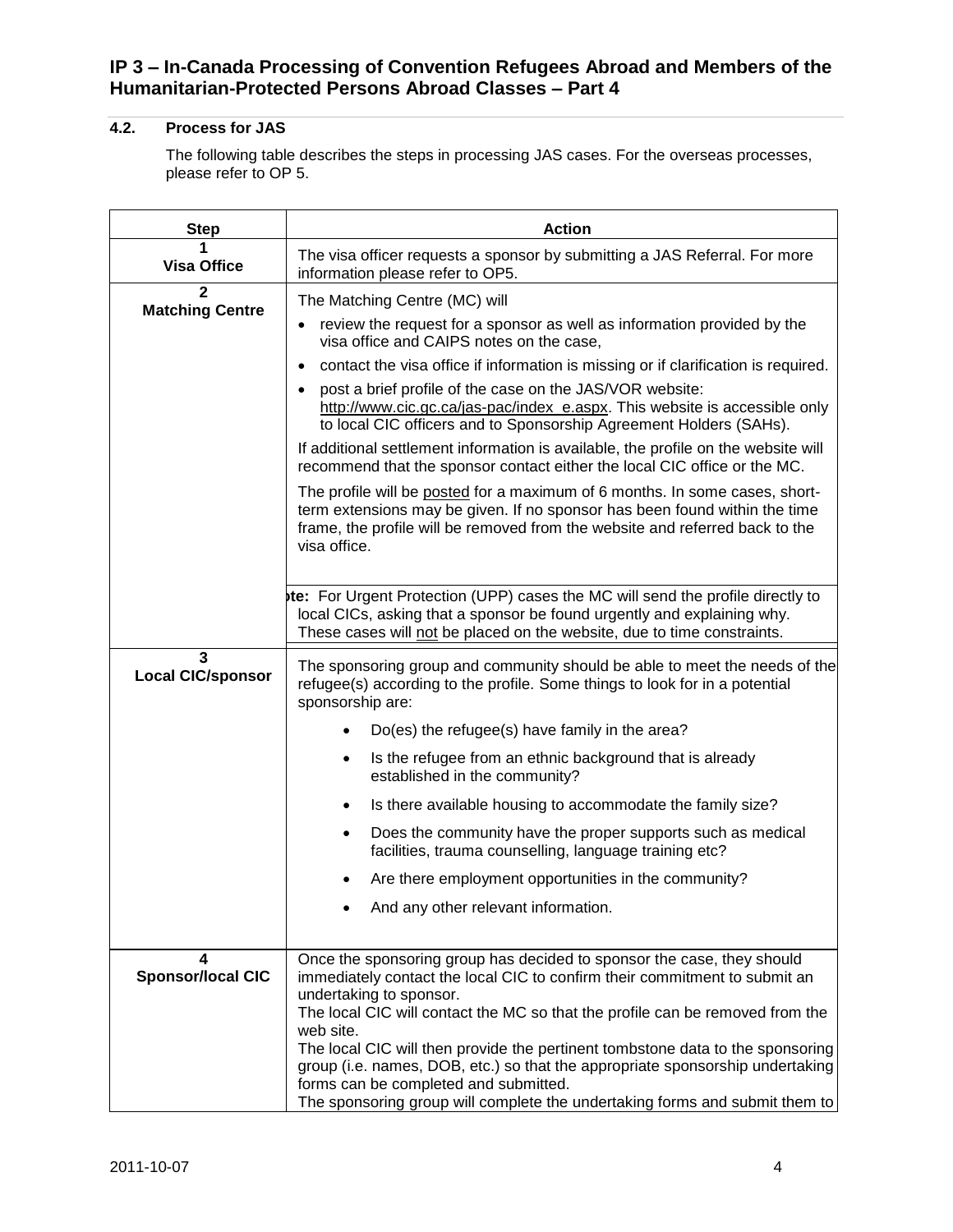|                  | the local CIC office.<br>When the undertaking has been received at the local office, the CIC officer will<br>mail a copy to the MC and to the visa office. |
|------------------|------------------------------------------------------------------------------------------------------------------------------------------------------------|
| <b>Local CIC</b> | The local CIC will notifiy the sponsor 5-10 working days prior to the refugees'<br>arrival, when the Notice of Arrival Transmission (NAT) is received.     |

# <span id="page-5-0"></span>**5. JAS under One-Year Window of Opportunity Program (OYW)**

#### <span id="page-5-1"></span>**5.1. General Guidelines**

Sponsors should be made aware that they are responsible for any additional dependants that have been declared on the IMM 0008, should they travel to Canada under the One Year Window of Opportunity (OYW) program.

In cases where the Principal Applicant (PA) was selected under the JAS Program, the PA may submit a request for the processing of the non-accompanying family members at the local CIC responsible for providing their RAP income support benefits.

The local CIC will re-evaluate the level of support required to cover the non-accompanying family members who will be arriving under OYW. For example, a case may no longer qualify as a JAS if the arrival of the non-accompanying family members will provide adequate care and support to the PA.

For information regarding eligibility under the OYW, please refer to **Section 24** in IP3 Part 2 - Resettlement Assistance Program.

#### <span id="page-5-2"></span>**5.2. Special circumstances -- Separated minors**

If a refugee minor in the care of a principal applicant (PA) does not meet the definition of family member, but is considered to be an integral part of the PA's family unit, the visa officer will ensure that the relationship between the minor and the PA is a bona fide dependent relationship. It will be flagged in the subject line of the PA file that the case involves a de facto dependant or consanguineous minor.

For more information about separated minors please refer to Section 44 – IP 3 Part 3 – Privately Sponsored Refugees (PSR).

#### <span id="page-5-3"></span>**5.3. Procedures for processing separated minors, including de facto dependants and consanguineous minors:**

**Note:** For consanguineous minors, this section applies when the local CIC, upon meeting the blood relative, determines that the relative does not have the resources necessary to care for the minor without additional support.

#### **52.3.1 For de facto dependants:**

#### NHQ/Matching Centre

The case will be posted on the secure JAS website so an appropriate sponsor may be found. Details indicating that the family includes *de facto* dependants and that the family will rely on the sponsor for help in following through with the process to become a legal guardian will be forwarded to the local CIC when potential sponsors inquire.

Local CIC

 checks the CIC Intranet site for information on the guardianship process and contact information for the province where the PA and minor will reside.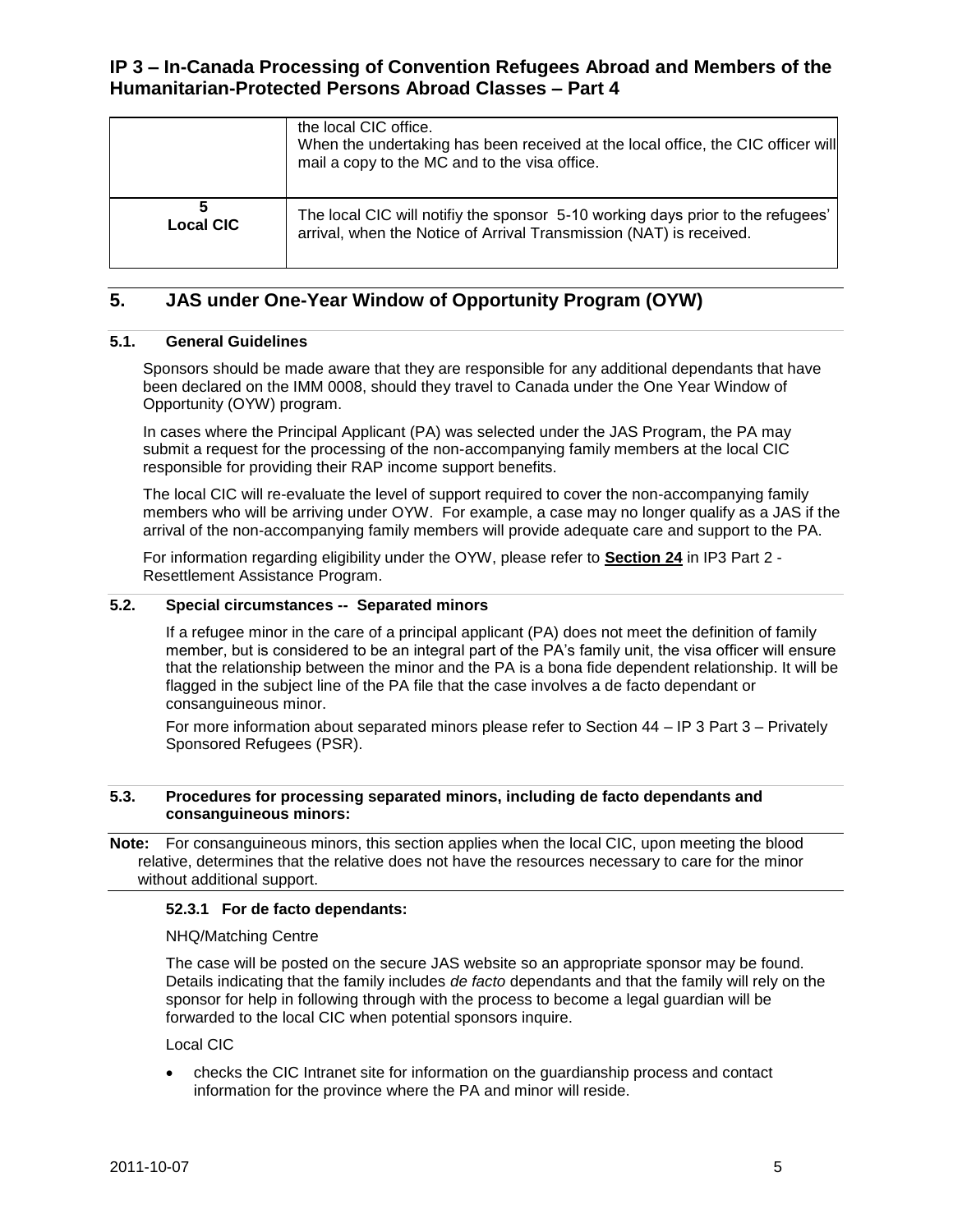- provides the sponsor with the guardianship information relevant to the province where the PA and the *de facto* dependent minor will reside.
- ensures that the sponsor understands they have a role in assisting the PA to follow through with the guardianship process.
- confirms the sponsorship undertaking.
- instructs the visa office and the Matching Centre to proceed with the case (cc Regional Headquarters).
- informs the provincial Director of child welfare that there is a *de facto* minor arriving in the province. The local CIC will specify if the JAS request indicates any concern for the child's safety and will indicate that the minor will be receiving support from a private sponsor.

From this point on, normal JAS procedures as outlined earlier can be followed.

#### **52.3.2 For consanguineous minors:**

#### NHQ/Matching Centre

The JAS case will be posted on the secure JAS website with a recommended destination (where the relative lives). The Matching Centre indicates on the file, and forwards to the local CIC, that this is a situation of a consanguineous minor being united with a relative in Canada. The relative will rely on the sponsor for support to provide care for the minor and help in following through with the process to become a legal guardian.

#### Local CIC

- checks the CIC Intranet site for information on the guardianship process and contact information for the province where the relative and the minor will reside.
- contacts the relative to confirm that they understand their responsibilities as guardian of the child once in Canada.
- makes sure the relative understands that as guardian they will be responsible for the care and protection of the minor until the minor reaches the age of majority in the province in which they reside.
- encourages the relative to secure legal guardianship, letting them know that the RAP officer will be in touch with information on how to initiate that process once the child arrives in Canada.
- where necessary, has the relative sign the Immigration Loan/Contribution form [IMM 0500E]
- when approached by an interested sponsor, ensures that the sponsor understands their role in assisting the family to follow through with the guardianship process. It provides the sponsor with the guardianship information relevant to that province.
- confirms the undertaking.
- informs the RAP service provider that a consanguineous minor will be arriving to be united with a relative in Canada and provides the RAP service provider with the necessary guardianship information for use during the orientation.
- informs the visa office and the Matching Centre to proceed with the case (cc Regional Headquarters).
- informs the provincial director of child welfare that a separated minor will be resettled with a family member in their province and that a sponsor is in place to help the relative because this situation has special needs.
- arranges a meeting with the relative to go over the details involving RAP services and support.